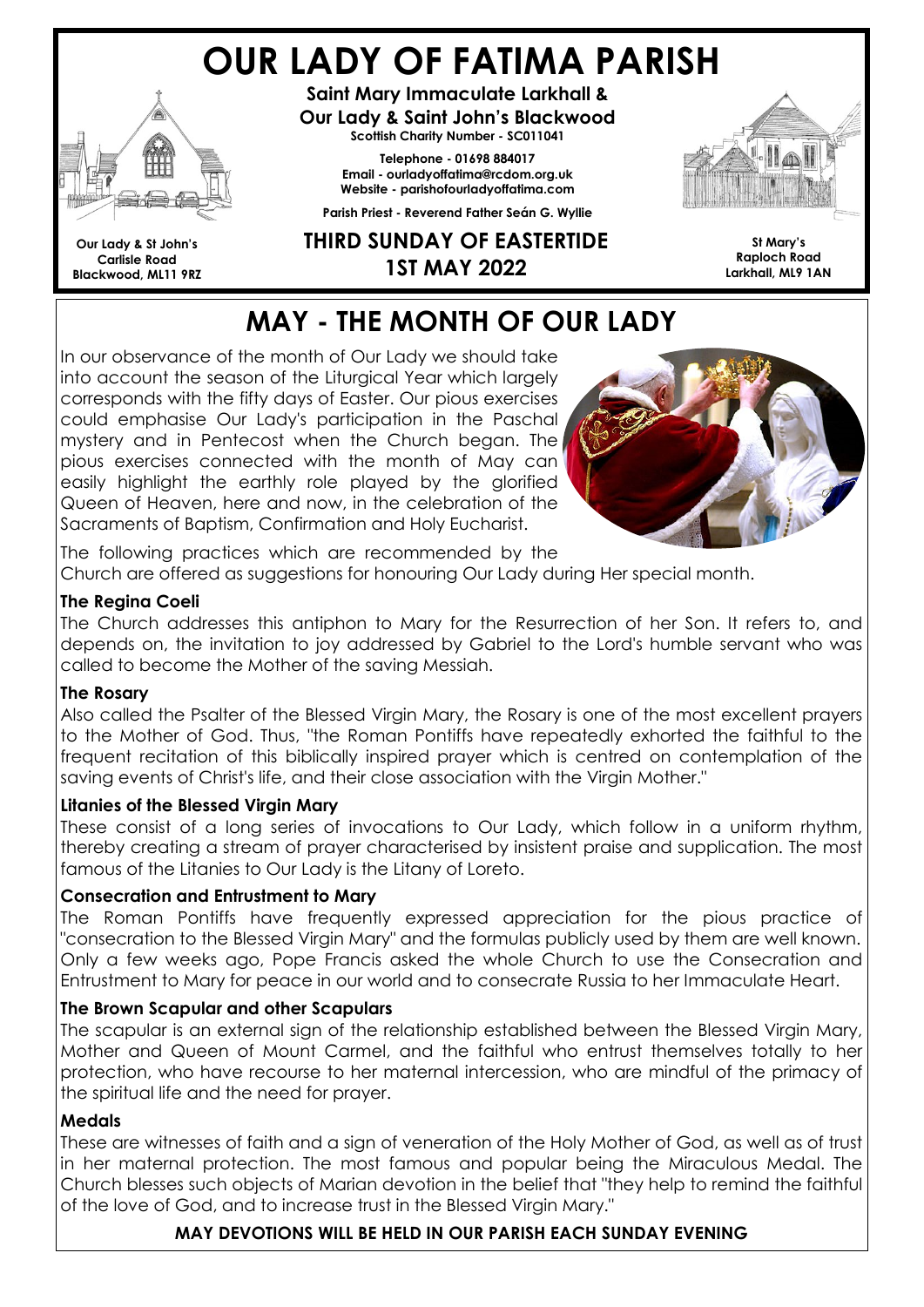# EASTER OCTAVE IN OUR PARISH

| <b>Sunday 1st May</b><br>10.00am<br>12noon<br>5.00pm<br>6.00 <sub>pm</sub> | Holy Mass for the Third Sunday of Eastertide (St Mary's)<br>Holy Mass for the Third Sunday of Eastertide (Our Lady & St John's)<br>Holy Mass for the Third Sunday of Eastertide (Our Lady & St John's)<br>May Devotions concluding with Benediction (Our Lady & St John's)                                            |  |
|----------------------------------------------------------------------------|-----------------------------------------------------------------------------------------------------------------------------------------------------------------------------------------------------------------------------------------------------------------------------------------------------------------------|--|
| Monday 2nd May                                                             |                                                                                                                                                                                                                                                                                                                       |  |
| 11.30am<br>12noon                                                          | Recitation of the Holy Rosary (St Mary's)<br>Holy Mass for the Memoria of St Athanasius (St Mary's)                                                                                                                                                                                                                   |  |
| <b>Tuesday 3rd May</b>                                                     |                                                                                                                                                                                                                                                                                                                       |  |
| 9.00am<br>9.30am                                                           | Recitation of the Holy Rosary (Our Lady & St John's)<br>Holy Mass for the Feast of St Philip & St James (Our Lady & St John's)                                                                                                                                                                                        |  |
| <b>Wednesday 4th May</b>                                                   |                                                                                                                                                                                                                                                                                                                       |  |
| 9.30am<br>9.30am<br>10.00am<br>6.30 <sub>pm</sub><br>7.00pm                | Adoration of the Blessed Sacrament until 9.55am (St Mary's)<br>Confessions until 9.50am (St Mary's)<br>Holy Mass for an increase in Vocations to the Priesthood (St Mary's)<br>Recitation of the Holy Rosary (Our Lady & St John's)<br>Holy Mass for Wednesday of the Third Week of Eastertide (Our Lady & St John's) |  |
| Thursday 5th May                                                           |                                                                                                                                                                                                                                                                                                                       |  |
| 9.00am<br>9.00am<br>9.30am<br>12.30pm                                      | Adoration of the Blessed Sacrament until 9.25am (Our Lady & St John's)<br>Confessions until 9.20am (Our Lady & St John's)<br>Holy Mass for Thursday of the Third Week of Eastertide (Our Lady & St John's)<br>Holy Mass for the residents of Auchlochan (Our Lady & St John's)                                        |  |
| Friday 6th May                                                             |                                                                                                                                                                                                                                                                                                                       |  |
| 9.30am<br>10.00am                                                          | Recitation of the Holy Rosary (St Mary's)<br>Holy Mass with enrolment for the Sacrament of First Holy Communion (St Mary's)                                                                                                                                                                                           |  |
| <b>Saturday 7th May</b>                                                    |                                                                                                                                                                                                                                                                                                                       |  |
| 12noon<br>4.45pm<br>5.30pm                                                 | First Holy Communion Mass (St Mary's)<br>Confessions until 5.15pm (St Mary's)<br>Vigil Mass for the Fourth Sunday of Eastertide (St Mary's)                                                                                                                                                                           |  |

# FIRST HOLY COMMUNION CARDS

Our Parish Stall has a variety of First Holy Communion cards and First Holy Communion Gift bags for sale. The cards are priced at £1.00. Why not have a look after Mass today?

# SECOND COLLECTION NEXT WEEKEND

A second collection will be taken up at all our Masses next weekend for the Sick & Retired Priests Fund. This fund assists with the care of those priests who have served the people of the diocese during their priestly ministry. Please be as generous as you always are.

## MUSIC LITURGY IN THE PARISH

The meeting proposed to take place on Wednesday 11th May is postponed as a number of the musicians and cantors were unable to attend the meeting. Another meeting will be scheduled for some time before summer. If you can play a musical instrument or can hold a tune then please speak with Fr Wyllie if you'd be willing to help with the music in the parish. It is also our intention to start a children's choir, look out for more information in the coming months.

# WORLD DAY OF PRAYER FOR VOCATIONS

Next Sunday the whole Church throughout the world earnestly comes together to pray for an increase in vocations to the priesthood and consecrated life. At all Masses next weekend we will offer our own prayers for an increase in vocations and ask the Lord to place into the hearts of many young men the desire to serve him as priests in our world today.

LATEST EDITION OF SCOTTISH CATHOLIC MAGAZINE AVAILABLE NOW.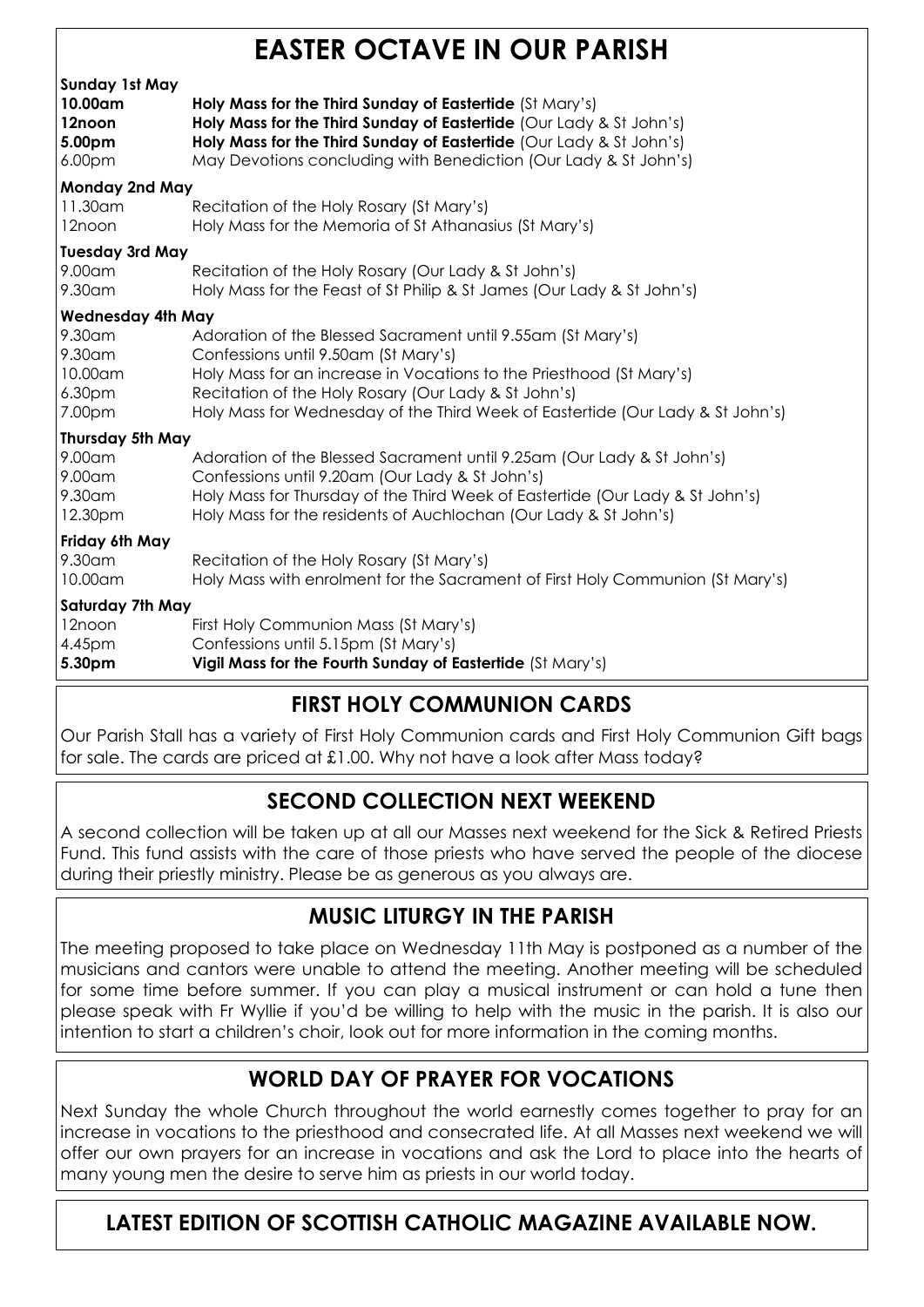# THINKING OF BECOMING CATHOLIC?

Over the past two years we have been very blessed in this parish to have received nine adults into full communion with the Catholic Church, in 2021 we had four candidates - Harvey, Mark, Carole & Jack, and this year we had five - Gillian, Emily, Helder, Paulo & Josè. The RCIA programme will begin after the summer holidays, so if you know of anyone who is interested in becoming a Catholic then please ask them to speak with Fr Wyllie as soon as possible. An information evening will take place soon, when we know if there is anyone interested.

| <b>PARISH FINANCES</b>                                                                                                                                                                                                                                                                                                                                                                                                                                                                                                                                                                                                       | <b>BAPTISM</b>                                                                                                                                                                                                                                                                                                                                                                                                                                                                                                                                                                                                                                               |
|------------------------------------------------------------------------------------------------------------------------------------------------------------------------------------------------------------------------------------------------------------------------------------------------------------------------------------------------------------------------------------------------------------------------------------------------------------------------------------------------------------------------------------------------------------------------------------------------------------------------------|--------------------------------------------------------------------------------------------------------------------------------------------------------------------------------------------------------------------------------------------------------------------------------------------------------------------------------------------------------------------------------------------------------------------------------------------------------------------------------------------------------------------------------------------------------------------------------------------------------------------------------------------------------------|
| <b>Collection &amp; Donations:</b><br>£1,030.00<br>£200.00<br><b>Standing Orders &amp; Bank Transfers:</b><br>£40.00<br>Stall:<br><b>TOTAL:</b><br>£1,270.00                                                                                                                                                                                                                                                                                                                                                                                                                                                                 | Please make contact with Fr Wyllie regarding<br>the Sacrament of Baptism for any infants and<br>young children who have not yet been<br>baptised. You can speak to him after Mass or<br>email the parish.                                                                                                                                                                                                                                                                                                                                                                                                                                                    |
| Many thanks for your very generous support                                                                                                                                                                                                                                                                                                                                                                                                                                                                                                                                                                                   |                                                                                                                                                                                                                                                                                                                                                                                                                                                                                                                                                                                                                                                              |
| <b>FIRST HOLY COMMUNIONS</b>                                                                                                                                                                                                                                                                                                                                                                                                                                                                                                                                                                                                 | <b>CABARET NIGHT</b>                                                                                                                                                                                                                                                                                                                                                                                                                                                                                                                                                                                                                                         |
| Next weekend seven children from St Mary's<br>Primary School will receive the Sacrament of<br>Holy Communion for the first time. We keep the<br>boys and girls very much in our prayers over<br>these next few days and we wish them well for<br>the day itself. We hope God will be good to us<br>and let the sun shine on the young people as<br>they celebrate this special day. The children<br>will have their confessions heard during the<br>course of this week in preparation for the<br>special day. We also look forward to the next<br>First Holy Communions on:<br>Saturday 21st May - First Holy Communions at | Sadly, the Cabaret Night planned for Friday<br>29th April had to be cancelled as only 15<br>tickets were sold. The Hall Group work hard to<br>arrange events to bring the parish together<br>socially and we should try our best to support<br>them in their efforts. With the number of people<br>we have attending Mass in our parish and the<br>strong community links we have<br>the<br>in i<br>Blackwood<br>Kirkmuirhill<br>and<br>it.<br>area<br>is.<br>disappointing that we were unable to go<br>ahead with this event. Please try your best to<br>support these ventures in the future, as it not<br>only brings us together socially but builds up |
| 12noon for the pupils of St John's Primary in Our<br>Lady & St John's Church.                                                                                                                                                                                                                                                                                                                                                                                                                                                                                                                                                | our sense of community too. The date of the<br>next event will be published soon.                                                                                                                                                                                                                                                                                                                                                                                                                                                                                                                                                                            |
| <b>MAY DEVOTIONS</b>                                                                                                                                                                                                                                                                                                                                                                                                                                                                                                                                                                                                         | <b>PARISH PASTORAL TEAM</b>                                                                                                                                                                                                                                                                                                                                                                                                                                                                                                                                                                                                                                  |
| The Church traditionally dedicates the month<br>of May to the Blessed Virgin Mary. It is part of<br>our Catholic tradition and<br>heritage<br>to<br>celebrate May Devotions on the Sundays of<br>May. These devotions include the Holy Rosary,<br>Litany to Our Lady and concluding<br>with<br>Adoration of the Blessed Sacrament<br>and<br>Benediction.<br>May Devotions will take place on:<br><b>Sun 1st May</b> - Our Lady & St John's at 6.00pm<br>Sun 8th May - Our Lady & St John's at 6.00pm<br>Sun 15th May - Our Lady & St John's at 6.00pm                                                                        | The Parish Pastoral Planning Team will meet on<br>Monday 9th May at 7.00pm in St Mary's Chapel<br>House to discuss the responses to the Synod<br>Questionnaire and to begin to make plans to<br>implement the suggestions and ideas which<br>were expressed. The members of the group<br>would be pleased to hear your opinions and<br>suggestions so please speak to them before<br>the meeting. The members of this group are: Fr<br>Wyllie, Russell McAllister, Suzanne McCaughey,<br>Scott Smith, Laura Steele (Kennedy), Ciaran<br>Reilly & Suzanne Sherry.                                                                                             |
| Sun 22nd May - St Mary's at 6.30pm<br>Sun 29th May -<br>St Mary's at 6.30pm                                                                                                                                                                                                                                                                                                                                                                                                                                                                                                                                                  | <b>FINANCE COMMITTEE MEETING</b>                                                                                                                                                                                                                                                                                                                                                                                                                                                                                                                                                                                                                             |
| Please make a special effort to come along to<br>honour our Blessed Mother during her special<br>month and to commend ourselves, our families,<br>our parish, the Church and the world into her<br>maternal hands. 'O Mary, conceived without<br>sin, pray for us who have recourse to thee'.                                                                                                                                                                                                                                                                                                                                | The Parish Finance Committee will need to be<br>rearranged for another date. If you have<br>anything you would like raised at the meeting<br>please speak to Fr Wyllie,<br>then<br>Mary<br>McDermott, Gerry McCaughey, Patricia Weir or<br>Irene McGoldrick before then next meeting so<br>it can be discussed at the committee.                                                                                                                                                                                                                                                                                                                             |